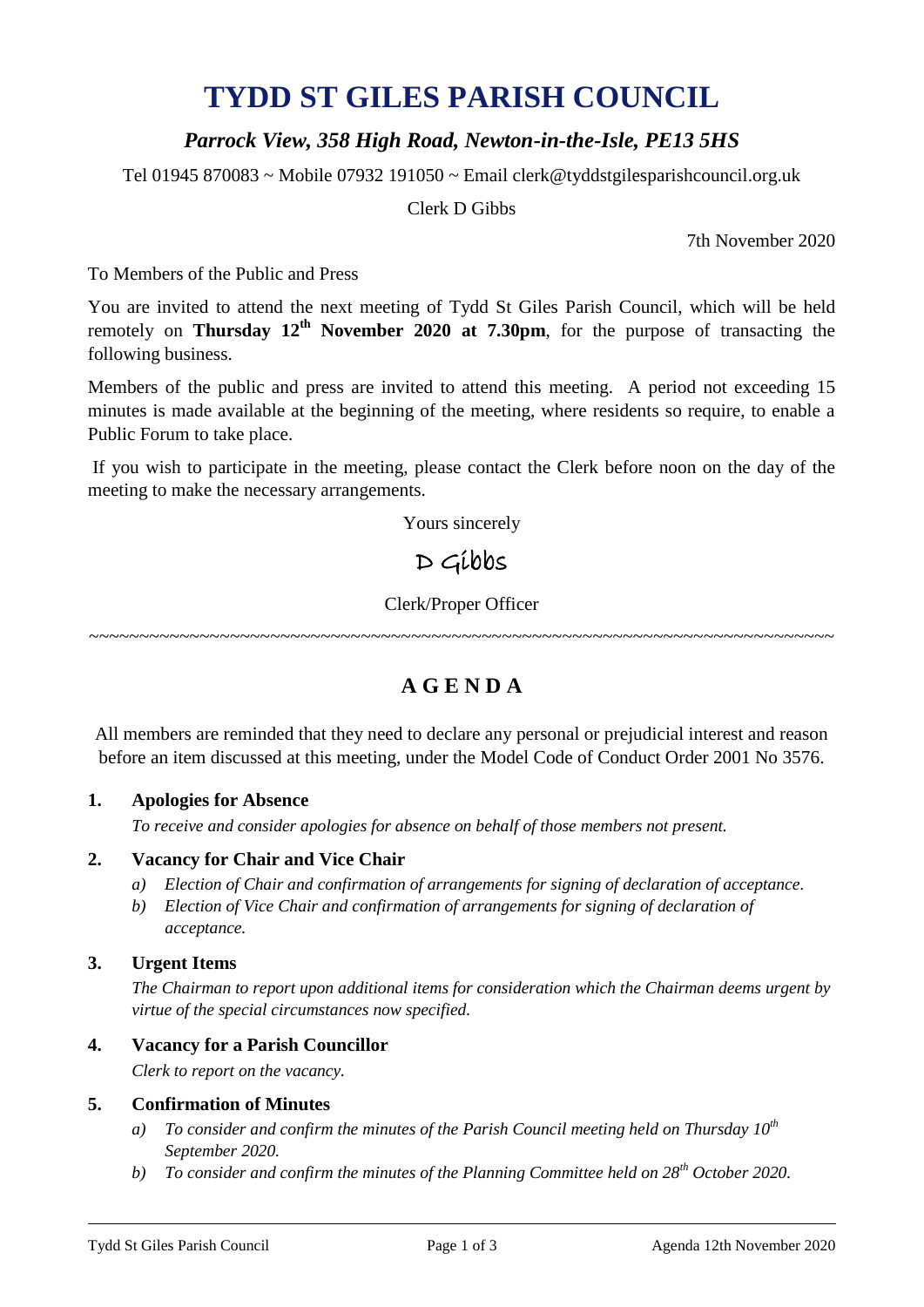## **6. Matters Arising**

*To receive updates on the following items:*

- a) Defibrillators minute 033/20 (a)
- b) Sutton Bridge Power Fund minute 033/20 (b)
- c) Parish Council e-mail accounts minute 033/20 (c)
- d) Green Dog Walker scheme minute 033/20 (d)
- e) NEST pension scheme minute 033/20 (e)
- f) Foul Anchor historical signage minute 033/20 (f)
- g) Brigstock & Wrens Charity vacancy minute 033/20 (i)

#### **7. Police Matters**

*To receive and consider reports from Cambridgeshire Police.*

#### **8. Cambridgeshire County Councillor Report**

*To receive a report from Cllr Simon King.*

## **9. Fenland District Councillor Report**

*To receive reports from Cllrs Samantha Clark and Chris Seaton.*

#### **10. Parishioner Issues**

*To discuss matters brought to the attention of the Council by Parishioners.*

#### **11. Land Tenancies**

*Clerk to report on progress since last meeting.*

#### **12. Play Equipment**

*To report on current maintenance work and consider future plans for the play equipment.*

#### **13. Street Lights**

*To consider quotes for street light replacements and select a contractor to undertake the works.*

#### **14. Correspondence**

*To report on correspondence received as follows:*

ACRE re Local Councils Conference 23 October

re grants to combat fuel poverty

LEAP (Local Energy Advice Partnership) re services for people on low incomes or with long term illness or disability.

Cambridgeshire County Council re British Cycling Places to Ride small grants programme

re roadworks and events

Cambridge University Hospitals NHS Foundation Trust newsletter

Cambridgeshire & Peterborough Against Scams Partnership newsletters

Age UK Cambridgeshire & Peterborough re COVID-19 support database

FDC re Test and Trace support payment scheme

- re review of polling districts and polling places
- re proposed changes to social housing allocation policy
- re Loan Sharks online training
- re Co-op Food Fund grants
- re support during lockdown
- re sewage treatment works, Newgate Road
- re review of Statement of Licensing Policy
- re Council Tax Support consultation
- re objections to proposed reform of national planning system
- re Discretionary Heating Grants

CAPALC re training courses